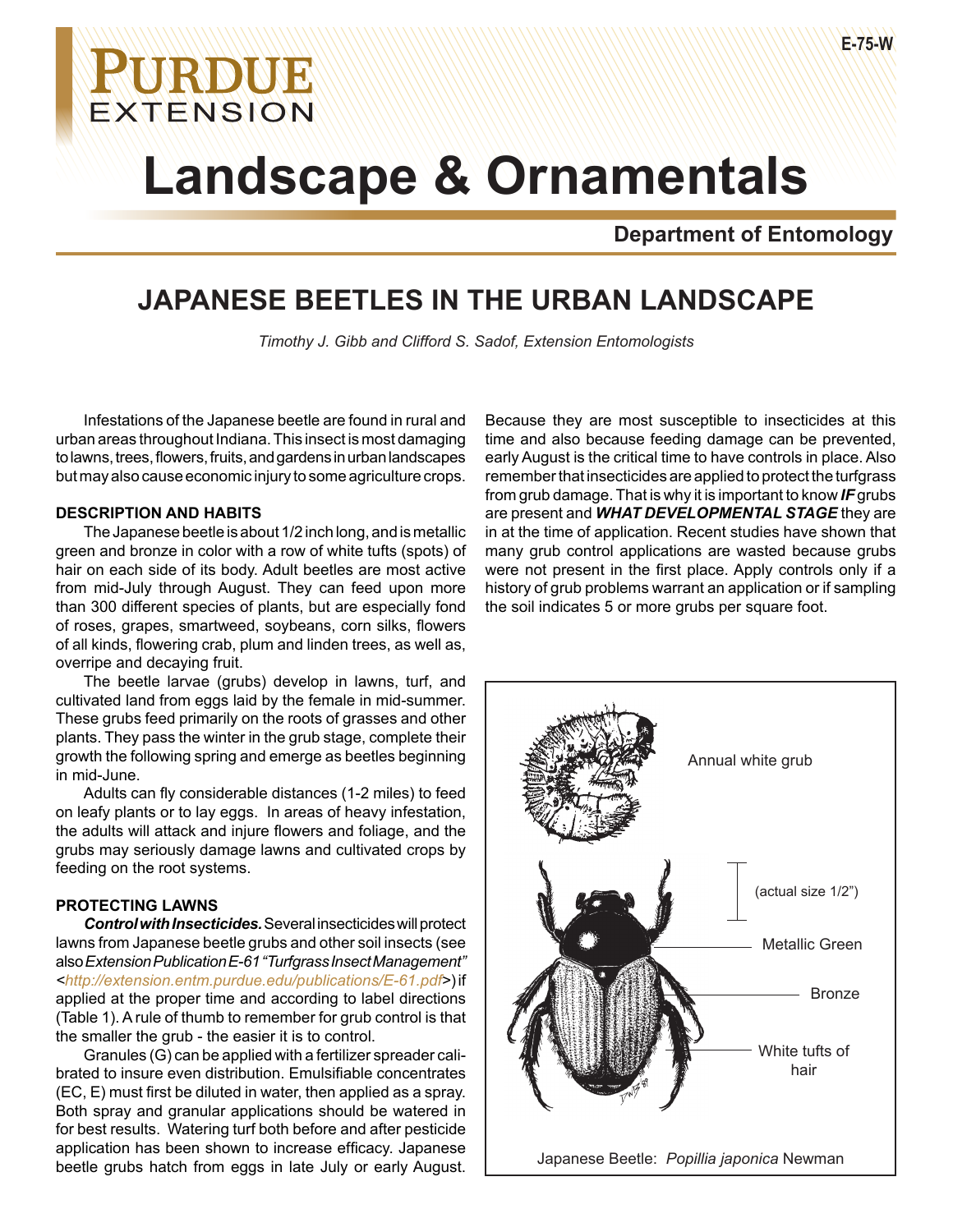| Table 1. Recommended Turfgrass Insecticides                    |                                 |  |
|----------------------------------------------------------------|---------------------------------|--|
| <b>Chemical Insecticides* for</b><br><b>White Grub Control</b> | <b>Type of Application</b>      |  |
| Bacillus popillae (Doom, Milky Spore)                          | Alternative                     |  |
| carbaryl (Sevin)                                               | Curative                        |  |
| chlorantraniliprole (Acelepryn)                                | Preventative, Curative          |  |
| clothianidin (Arena)                                           | Preventative, Curative          |  |
| dinotefuran (Safari)                                           | Preventative                    |  |
| halofenozide (Mach II)                                         | Preventative                    |  |
| imidacloprid (Merit)                                           | Preventative                    |  |
| thiamethoxam (Meridian)                                        | Preventative, Early<br>Curative |  |
| parasitic nematodes (Several trade<br>names)                   | Alternative                     |  |
| trichlorfon (Dylox)                                            | Curative                        |  |
| *Always apply according to current label directions and rates. |                                 |  |

**Preventative Applications.** Preventative applications include the use of persistent chemicals that remain active in the soil for long periods of time. These may provide excellent grub control even when applied 2 months before egg hatch (early August). However, they are more effective the closer to the egg hatch date that they are applied.

*Curative Applications.* Curative applications are designed to control existing populations of grubs regardless of how mature they are. Curative only applications typically have less residual in the soil than preventatives but will kill the grubs more quickly after application. Irrigation also increases the effectiveness of these applications.

*Alternative Applications. Control with "Milky Disease" Spore Dust.* A specific bacterial spore dust has been shown to provide limited grub control in the soil, provided the population level is at least one grub per square foot. The spore dust is available in some garden supply stores or is available on-line. It should be applied in the spring or early fall. One treatment is usually sufficient since the bacteria that cause milky disease in the grubs continues to multiply in later generations.

Keep in mind that this material is effective **only** on Japanese beetle grubs and may require several years to provide control. Maximum results may not be seen for the first 2 to 3 years after application. Its major limitation is that it cannot be used in combination with other grub control products. Do not apply chemical insecticides to the milky spore treated areas. Insecticides drop the grub population level too low for the spores to multiply.

*Control with "Parasitic Nematodes"***.** Recent developments in the use of parasitic nematodes to control grubs has met with variable results. Under special conditions, nematodes can be effective and are a viable, environmentally sound approach to Japanese beetle grub control.

#### **PROTECTING ORNAMENTAL AND FOOD PLANTS**

*Control on ornamentals with insecticides***.** To protect ornamentals against the feeding of adult Japanese beetles, leaves should be coated with insecticide (Table 2) during the adult flight period. Typically, this may entail 2 treatments during the peak beetle flight. Homeowners should make their first application when damage is becoming intolerable and beetles are still abundant. The need for repeated applications can be curtailed by inspecting plants for additional beetle damage prior to applying a second treatment. Neem products containing Azadirachtin can be effective repellants that can reduce defoliation when applied regularly (but no more than weekly) during beetle flight. Apply before defoliation becomes intolerable. Soil application of imidacloprid, or acetamiprid can reduce the amount of defoliation caused by adults when applied to soil at the base of a tree. Applications to the soil in late May should give enough time for the trees to take up the materials into the leaves. In years when beetle populations are very high, noticeable defoliation may occur because adults need to consume insecticide tainted leaves in order to be killed.

Concentrate control efforts on trees that are susceptible to beetles (Table 3). When possible, replant with plants that are resistant to adult feeding (Table 4). Consult Table 5 to find crabapple varieties resistant to Japanese beetle.

*Control on food plants with insectides.* Carbaryl, permethrin and malathion are safe to use on grapes and other food plants if harvest restrictions on the label are followed. Sevin is also available as a 5% dust to be used at the rate of 1/2 pound per 1,000 square feet.

*Traps.* Pheromone traps have long been used to monitor the activity of the Japanese beetle. The "Bag-A-Bug" trap utilizes both a pheromone and a floral scent to catch both sexes of the beetle. However, these traps are not recommended for beetle management because they attract more beetles than they can control, resulting in increased plant damage. Do not put traps in or near plants that are susceptible to Japanese beetle (Tables 3, 5).

Japanese beetle (white grub) (*Photo Credit: John Obermeyer*)





Japanese beetle (adult stage) (*Photo Credit: John Obermeyer*)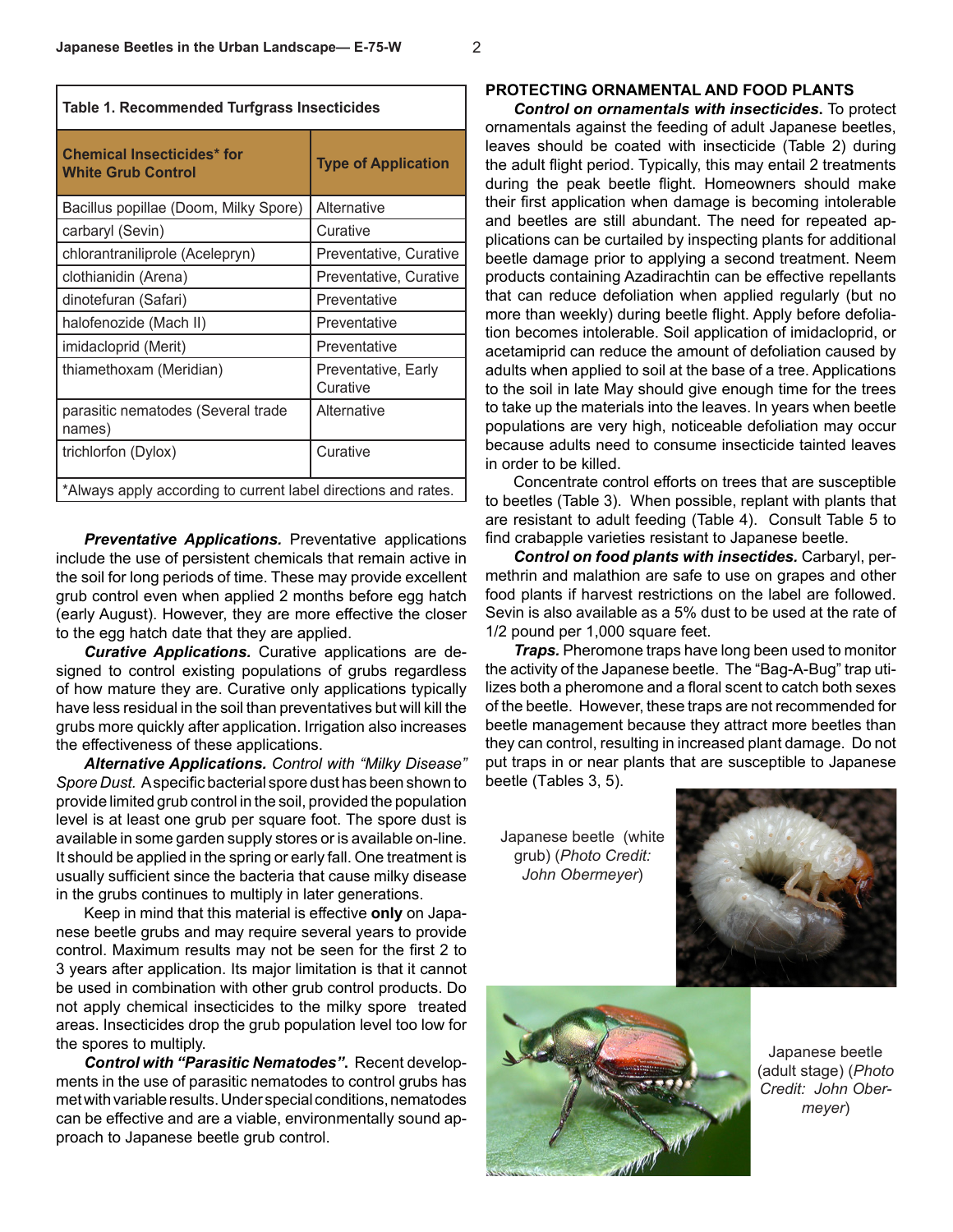I

| Table 2. Recommended insecucides to Kill Adult Japanese Beetles on Plants |                         |                                  |                             |                                                                                        |
|---------------------------------------------------------------------------|-------------------------|----------------------------------|-----------------------------|----------------------------------------------------------------------------------------|
| <b>Insecticide</b>                                                        | <b>Formulation</b>      | <b>Amount per</b><br>100 gallons | <b>Amount per</b><br>gallon | <b>General Use Restriction</b><br>(check label)<br>$H =$ Homeowner<br>$C =$ Commercial |
| Acephate<br>(Orthene)                                                     | 75% S<br>15.6% EC       | $1/3$ lb.<br>1 1/5 cup           | $1/3$ tsp.<br>1 1/2 Tbsp.   | H, C                                                                                   |
| Acetamiprid (TriStar 70 WSP)                                              | 70 WSP                  | See label                        | See label                   | Soil application C                                                                     |
| Azadirachtin (Various products)                                           | Varies                  | See label                        | See label                   | Works as repellant                                                                     |
| Bifenthrin (Talstar L&T and other site<br>specific products)              | 0.7 F                   | $5.5 - 10.9$ oz.                 | $1/3 - 2/3$ tsp.            | H, C                                                                                   |
| Carbaryl (Sevin and others)                                               | 4 F<br>2F               | $1$ qt.<br>2 qt.                 | 2 tsp.<br>4 tsp.            | H, C                                                                                   |
| Cyfluthrin (Tempo, Decathalon)<br>(Bayer Lawn & Garden)                   | <b>20 WP</b><br>0.75 EC | 1.3 oz.                          | 1 Tbsp.                     | H, C<br>H (Bayer)                                                                      |
| Deltamethrin (Deltaguard (T&O))                                           | 4.75% EC                | $4 - 8$ oz.                      | $1/4 - 1/2$ tsp.            | H, C                                                                                   |
| Fluvalinate (Mavrik)                                                      | 2F                      | $5 - 10$ oz.                     | $1/4 - 1/2$ tsp.            | H, C                                                                                   |
| Imidacloprid (Bayer Tree and Shrub)                                       | 2.9% C                  | See label                        | See label                   | Soil application H, C                                                                  |
| Lambda-cyhalothrin (Scimitar CS)                                          | 9.7% EC                 | $1.5 - 5$ oz.                    |                             | C                                                                                      |
| Malathion                                                                 | 57% EC                  | $2 - 4$ pt.                      | 2 tsp.                      | H, C                                                                                   |
| Permethrin (Astro EC)<br>Spectracide Bug Stop (Eight)                     | 36.8% EC<br>2.5% EC     | $4 - 8$ oz.                      | $1/4 - 1/2$ tsp.<br>2 Tbsp. | H, C                                                                                   |

| Table 3. Landscape Plants Nearly Always Severely Attacked by Adult<br>Japanese Beetle <sup>1</sup> |                                                                               |  |
|----------------------------------------------------------------------------------------------------|-------------------------------------------------------------------------------|--|
| <b>Scientific Name</b>                                                                             | <b>Common Name</b>                                                            |  |
| Acer palmatum                                                                                      | Japanese maple                                                                |  |
| Acer platanoides                                                                                   | Norway maple                                                                  |  |
| Aesculus hipposastanum                                                                             | Horsechestnut                                                                 |  |
| Atlbaca rosea<br><b>Hollyhock</b>                                                                  |                                                                               |  |
| Gray birch<br>Betula populifolia                                                                   |                                                                               |  |
| Castanea dentuta                                                                                   | American chestnut                                                             |  |
| Hibiscus syriacus                                                                                  | Rose-of-Sharon                                                                |  |
|                                                                                                    | Shrub Althea                                                                  |  |
| Juglans nigra                                                                                      | <b>Black walnut</b>                                                           |  |
| Malus species                                                                                      | Flowering crabapple, apple                                                    |  |
| Plananus acerifolia                                                                                | London planetree                                                              |  |
| Populus nigra italica                                                                              | Lombardy poplar                                                               |  |
| Cherry, black cherry, plum, peach, etc.<br>Prunus species                                          |                                                                               |  |
| Rosa species<br>Roses                                                                              |                                                                               |  |
| Sassafras albidum<br>Sassafras                                                                     |                                                                               |  |
| American mountain-ash<br>Sorbus americana                                                          |                                                                               |  |
| Tilia americana                                                                                    | American linden                                                               |  |
| Ulmus americana                                                                                    | American elm                                                                  |  |
| Ulmus protera                                                                                      | English elm                                                                   |  |
| Vitis species                                                                                      | Grape                                                                         |  |
|                                                                                                    | <sup>1</sup> Courtesy of Sheiner, Townsend and Potter, University of Kentucky |  |

### **Table 2. Recommended Insecticides to Kill Adult Japanese Beetles on Plants**